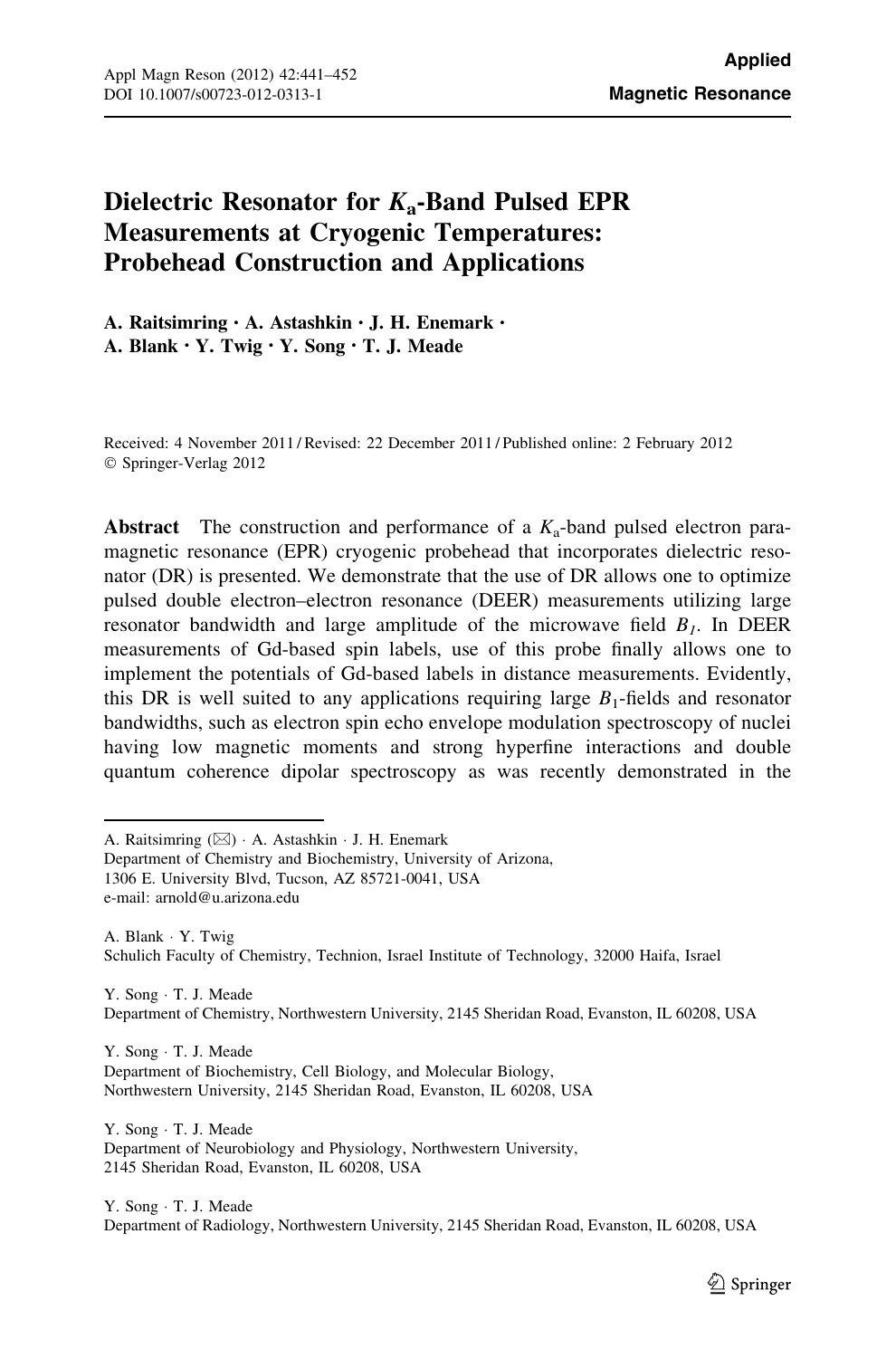application of a similar probe based on an loop-gap resonator and reported by Forrer et al. (J Magn Reson 190:280, 2008).

## 1 Introduction

In the course of the introduction of Gd(III)-based labels (GdL) for distance measurements by  $K_a$ -band double electron–electron resonance (DEER) [\[1](#page-10-0), [2](#page-10-0)], it became apparent that realization of the full potentials intrinsic to these labels is problematic due to limitations caused by our current probe design. The existing probe is based on a cylindrical, nominally single–mode volume resonator (SMVR) [\[3](#page-10-0)]. The shortcomings of SMVR for GdL DEER experiments were evident from our recent research [[1,](#page-10-0) [2\]](#page-10-0). A specific feature of GdL (as compared with commonly used nitroxide radical labels) is that the shorter pulses used, the larger absolute DEER effect that can be achieved. (The absolute DEER effect,  $\eta = V_0 \lambda$  [\[2](#page-10-0)], is defined as a product of the normalized amplitude of ESE signal  $V_0$  generated by observation pulses and the spin flip probability,  $\lambda$ .) However, to accommodate shorter pulses and larger separation between pumping,  $v_p$ , and observation,  $v_o$ , frequencies, the quality factor of the resonator,  $Q$ , has to be decreased accordingly. The decrease is detrimental to the resonator ''pulse power efficiency'' or ''conversion factor'',  $\Lambda = B_1/\sqrt{P_{\text{in}}}$ , which relates the input microwave (mw) power,  $P_{\text{in}}$  with amplitude of mw field,  $B_1$ . Since the  $P_{in}$ , is fixed and limited, one always has to compromise between Q, pulse duration/pulse amplitude and the separation between the frequencies,  $v_p$  and  $v_o$ . For instance, in our recent work [\[2](#page-10-0)], where SMVR was employed, such a compromise was somehow achieved when the  $Q$  value was about 300. At  $P_{in} \sim 100$  W, it was possible without significant distortions to produce and accommodate pumping and observation  $(\pi)$  pulses of  $\sim 15$  and 30–40 ns, respectively, and set the separation between  $v_p$  and  $v_o$  as  $\delta v \sim 120$  MHz, thus essentially avoiding interference between the pumping and observation spectral profiles. The correct conditions for the DEER experiment in Ref. [[2\]](#page-10-0) were therefore basically sustained, but  $(\pi)$  pulse durations were far from optimal, and the DEER performance, therefore, was quite mediocre.

The popular ways to improve probe performance are well known: the SMVR has to be replaced by either a dual mode resonator (DMR), a loop-gap resonator (LGR or bridged-LGR) or a dielectric resonator (DR). The virtues and shortcomings of these types of resonators were extensively discussed in the literature [[4–](#page-10-0)[13\]](#page-11-0). Moreover, the design and test data of pulsed  $K_a$ -band LGRs and W-band DMR were recently published in detail by Forer et al. [\[14](#page-11-0)] and Bennati et al. [[15\]](#page-11-0), respectively. Encouraging data on the performance of DR in a commercial Q-band Bruker pulsed EPR instrument have been also reported  $[16]$  $[16]$ ; however, specifics necessary to reproduce the design are lacking.

As a result, at least three options, mentioned above, are available to improve performance of our probe. After careful consideration of the published results and our own experience ([http://www.cbc.arizona.edu/facilities/epr\\_facility\\_equipment\)](http://www.cbc.arizona.edu/facilities/epr_facility_equipment), we preferred DR to the other two options. The ultimate reasons for this choice were (i) relative simplicity of DR in manufacturing (fewer parts and relative tolerance to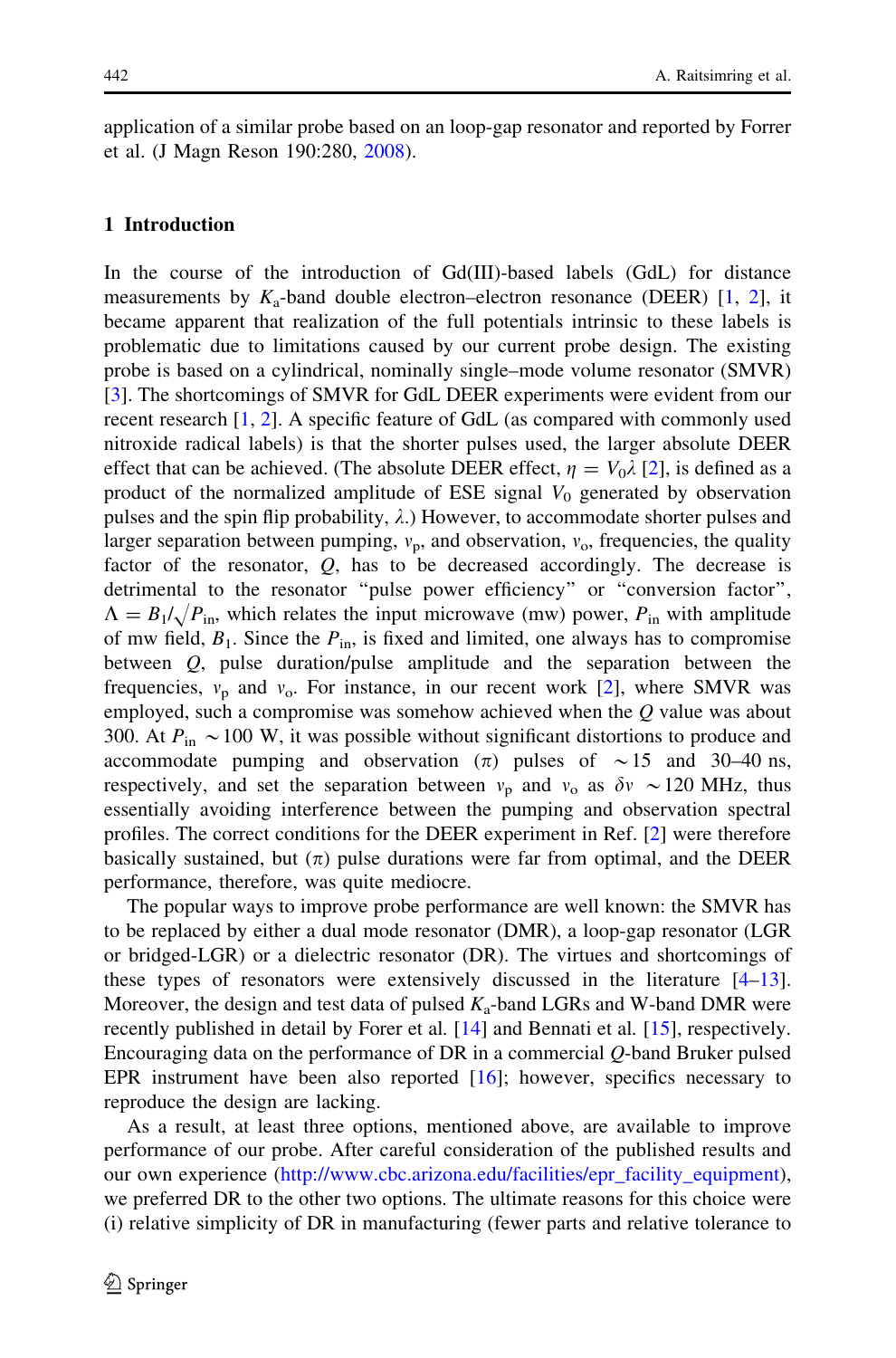machining imprecision), as compared with the other two options, and (ii) probe size constraints imposed by the cryostat (CF530, Oxford) in use. We report below details of design of the new probe and improvements in GdL DEER resulting from its use.

## 2  $K_a$ -Band DR: Probe Design and Performance

### 2.1 Resonator Design

Following the simplest common design, the DR in the present work is made from a drilled-dielectric cylinder placed in a conductive shield, whose internal dimensions are an exact match to external dimensions of the cylinder. The best choice of dielectric material for cryogenic probes is sapphire since its dielectric constant,  $\varepsilon'$ , does not depend on the temperature and dielectric losses are small. The approximate dimensions of the DR operating at a resonance frequency  $(v_{res})$  of the nominally fundamental mode TE<sub>011</sub> are in about  $\sqrt{\varepsilon'}$  times less than the dimensions of an SMVR operating at the same  $v_{res}$  [[4\]](#page-10-0).

The relationship between  $v_{res}$  and the dimensions of an SMVR is well understood [\[3](#page-10-0), [4](#page-10-0)], and the approximate DR dimensions can therefore be readily evaluated and serve as a starting point in empirical resonator design. Empirical, ''trial and error'' design is, however, time- and material-consuming. It appears to be more sensible to initially simulate the resonator, using appropriate software, manufacture it, and then apply minor dimension adjustments to match the wanted  $v_{res}$ . This approach was utilized in this work, and we started our resonator design with simulations of cylindrical cavities filled with air (VR) or sapphire (DR), and coupled to WR28 rectangular waveguide through a circular iris. In our simulations, we used the CST Microwave Studio Finite Element software (CST GmbH, Germany) [[17\]](#page-11-0). Although our instrument allows operation over the entire  $K_a$ -band (26.5–40 GHz), the idea was to design a DR in which the fundamental mode resonates somewhere in the middle of  $K_a$ -band (33–34 GHz) where the TWTA output is maximal [\[18](#page-11-0)]. Since it is rather easy to increase  $v_{res}$  of DR by drilling a larger sample hole, the  $v_{res}$  and size of the sample hole  $(d_{SH})$  in the simulations were deliberately set to relatively small values of  $\sim$  32 GHz and 1.7 mm, respectively. Given that adjustments were expected, no efforts were made for constructing a very fine mesh and high level of convergence of calculations in simulations, which saved very long time runs. The results of the simulations and the parameters of the experimental resonator are presented in Table [1](#page-3-0), while Fig. [1](#page-4-0) illustrates the calculated distribution of magnetic field densities in VR and DR. As evident from Fig. [1,](#page-4-0) the magnetic field distribution in DR departs from the cylindrical symmetry of the  $TE_{011}$  mode. Additional simulations allowed us to understand that the distortion of  $B_1$  symmetry in DR is caused by a rather large iris and sample hole. Decrease in their sizes results in decrease of distortions. Therefore, strictly speaking, the mode observed in DR is derived from the  $TE<sub>011</sub>$  mode but does not maintain it. By this reasoning in following discussion we refer to it as  $TE_{011}^d$  to underline origin and distortion.

We have found the calculated and experimental  $v_{res}$  for an air-filled VR to be in good agreement. Thus, we proceeded to use the dimensions of the DR determined in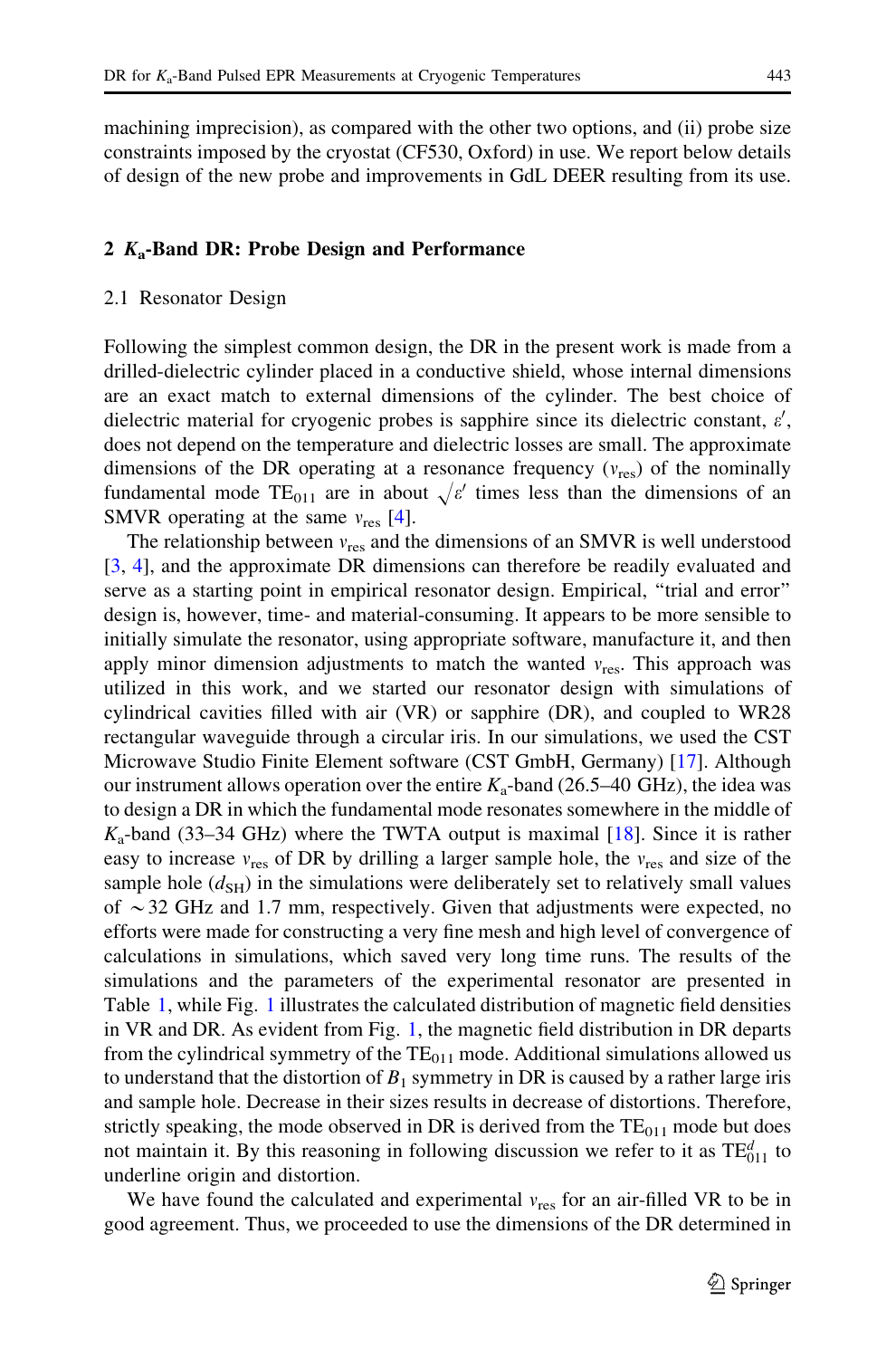| Dimensions and $v_{res}$                                                            | Calculated VR | Calculated DR | Actual DR                |
|-------------------------------------------------------------------------------------|---------------|---------------|--------------------------|
| Cavity length                                                                       | 12.3          | 3.8           | 4.0                      |
| Cavity <i>i.d.</i> or o.d. of the sapphire cylinder                                 | 12.3          | 4.25          | 4.25                     |
| Sample hole diameter $(d_{SH})$                                                     |               | 1.7           | 1.9                      |
| Iris diameter                                                                       | 2.7           | 2.0           | 2.0                      |
| Coupling wall thickness                                                             | 0.32          | 0.32          | 0.2                      |
| Sample tube o.d/i.d                                                                 | 3/2.8         | 1.7/1.5       | 1.8/1.5                  |
| Diameter of the holes in the upper/lower plugs                                      | 3.2/1.0       | 1.8/1.0       | 2.0/1.0                  |
| $v_{res}$ (GHz)                                                                     | 31.598        | 32.24         | $\sim$ 34.5 <sup>a</sup> |
| $Q_{L}$ , sample volume (mm <sup>3</sup> ) and conversion<br>factor $(mT/\sqrt{W})$ |               |               | $\sim$ 180: 5–6: $>$ 0.2 |

<span id="page-3-0"></span>**Table 1** Dimensions of the volume (VR) and dielectric (DR) resonators operating in  $TE_{011}$  and as  $TE_{011}^d$ modes at  $v_{\rm res} = 32$  GHz obtained by numerical simulations, the dimensions of the actual DR and its relevant parameters

All dimensions are in millimeters; Radial and axial dielectric constants of sapphire used in simulations were 9.345 and 11.585, respectively; Drilled-sapphire cylinder was manufactured by Insaco Corp. [\(http://](http://www.insaco.com/MatPages/mat_display.asp?M=Sapphire) [www.insaco.com/MatPages/mat\\_display.asp?M=Sapphire](http://www.insaco.com/MatPages/mat_display.asp?M=Sapphire))

<sup>a</sup> Resonance frequency of the actual DR with the inserted CV1518S sample tube

simulations as a starting point in DR manufacturing. The drilled-sapphire cylinder (o.d. = 4.25 mm;  $d_{SH} = 1.7$  mm;  $h = 4$  mm) was placed in the housing shown in Fig. [2](#page-5-0). The  $v_{res}$  of this DR was found to be about 32 GHz and agreed well with the value found in simulations. To increase the resonant frequency and make sample loading more convenient, we gradually increased  $d_{SH}$  (4 adjustments of 0.05 mm each) using diamond-plated (220 grit) mandrels. The adjustment was completed at a nominal  $d_{\text{SH}} = 1.9$  mm. Conveniently, this  $d_{\text{SH}}$  accommodates the commercial, highly size uniform VitroCom quartz tubing CV1518S ( $o.d. = 1.8$  mm;  $i.d. = 1.5$  mm), thereby standardizing and greatly simplifying the sample preparation and loading operations. The  $v_{res}$  of the DR with inserted CV1518S was found between 34.0 and 35 GHz depending on the sample content and coupling pin position.

## 2.2 Probe Design

The outside dimensions as well as positions and sizes of assembly holes of the resonator housing match those of the WR28 flange (WGF28-B12, Space Machine Co) as shown in Fig. [2.](#page-5-0) The resonator was coupled via an iris coupler to the WR28 waveguide. The coupler was made of a slightly tapered metal pin  $(d = 1$  mm) attached to a plate, which, in turn, was attached to the tuning shaft. The coupling pin is placed into a hole drilled in the waveguide flange of cast miter  $90^{\circ}$  H-bend (PH 28-90 of Penn Engineering), directly connected to the housing. The distance between the pin center and the flange face was 0.6 mm.

For sample exchange, we used a standard Bruker ER 4118SR sample rod. The sample clamp was, however, modified to match the o.d. of a CV1518S sample tube with minimal tolerance. The sample rod was guided to the resonator opening by stainless (s.s.) thin wall tubing  $(3/8'' \text{ o.d., } 0.01''$  wall thickness) inside which several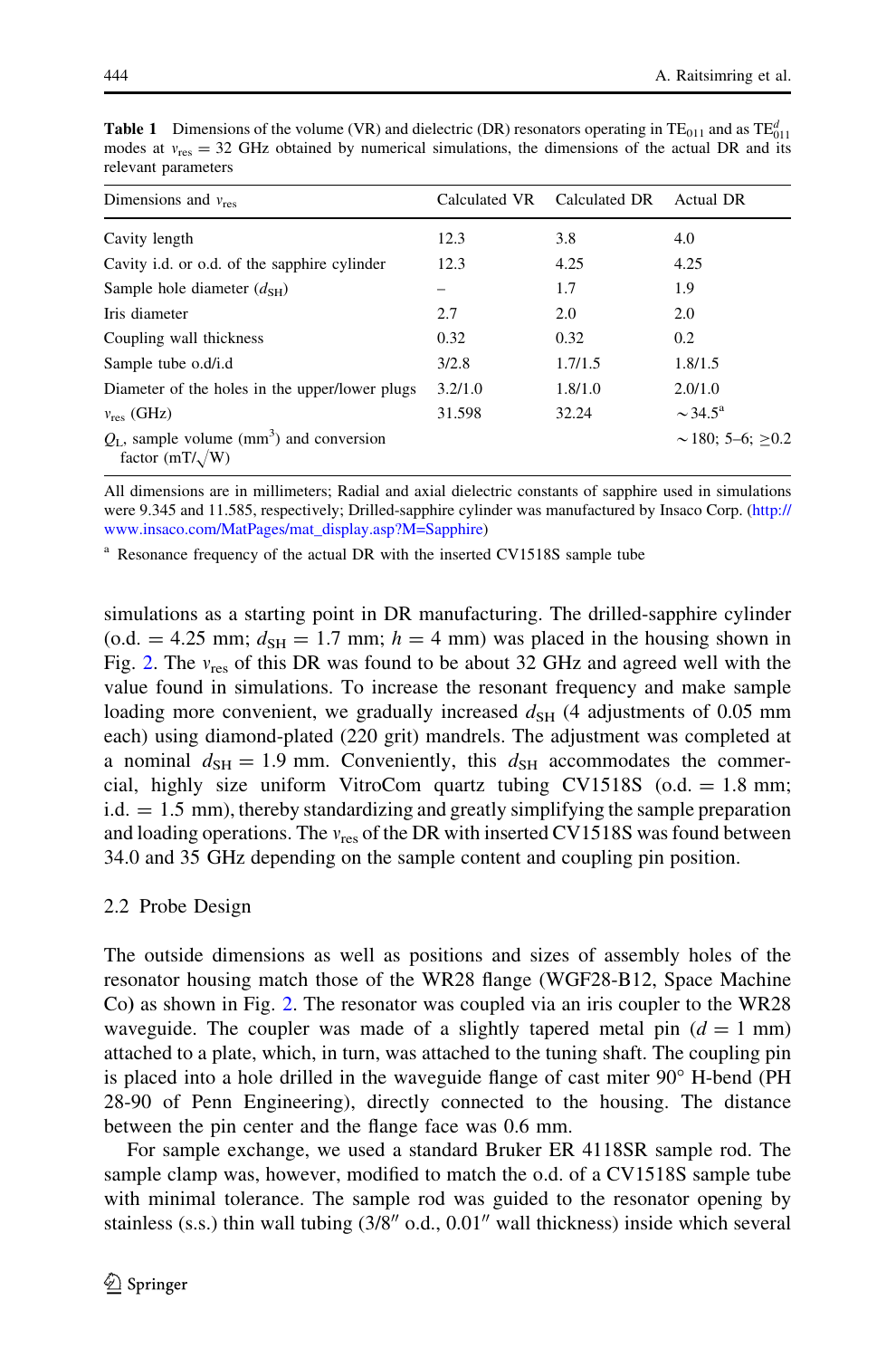<span id="page-4-0"></span>

Fig. 1 Calculated distribution of magnetic energy in volume (upper panel) and dielectric (bottom panel) resonators, parameters of which are presented in Table [1](#page-3-0)

Teflon washers (9.02 mm o.d., 8.1 mm i.d., 5 mm height) were stacked to center the sample rod. In turn, the position of the s.s. tubing was adjusted by plastic supports attached to the waveguide. The upper part of the probe head is similar to our earlier design [\[3](#page-10-0)] and the design suggested in Ref. [[14\]](#page-11-0). It consists of an s.s. vacuum flange (MDC Vacuum) that clamps to the top flange of an Oxford CF 935 cryostat. The thin wall s.s. WR28 waveguide and two s.s. MDC Vacuum ''quick disconnects'' (one for sample rod access and the other one for the drive shaft of the coupling control) are hard soldered onto the flange cover. To enable cryogenic operations, the probe was separated from the external atmosphere by placing a Teflon film  $(10 \mu m)$ thick) between the waveguide flange of the probe and the external waveguide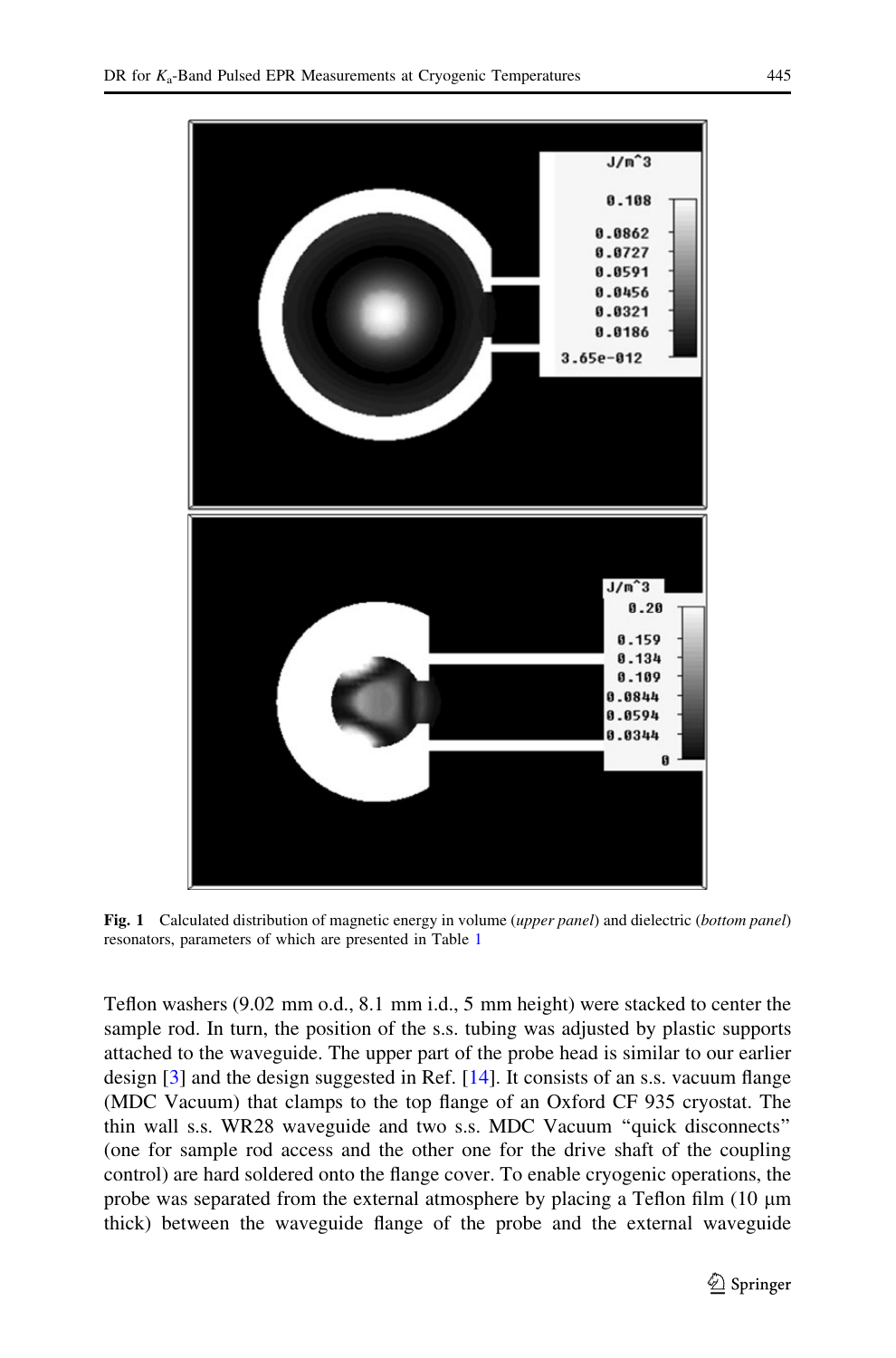<span id="page-5-0"></span>Fig. 2 Dielectric resonator assembly.  $(I)$  upper plug;  $(2)$ coupling hole;  $(3)$  assembly holes to waveguide flange; (4) drilled-sapphire cylinder, depicted outside of housing. Critical dimensions are shown in Table [1](#page-3-0)



flange. The proper seal was insured by an O-ring, placed in the groove machined in the flange.

2.3 Resonator Properties: Quality Factor, Pulse Power Efficiency and Background Signal

The resonator properties were evaluated in situ under typical pulsed EPR experimental conditions. The probe was placed into the cryostat, cooled down to 10–20 K (depending on the type of the sample), and the sample, dummy or containing paramagnetic species, was loaded into resonator. The coupling was monitored by observing the shape of the reflected pulses. Critical coupling was readily achieved by variation of the position of the coupling pin or the pin and sample together. The loaded Q value  $(Q<sub>L</sub>)$  was determined in the following manner. With the resonator critically coupled at  $v_{res}$ , the measurements of the relative incident power  $S(\delta_r)$ , required to maximize the primary spin echo signal (ESE) were performed as a function of the frequency offset,  $\delta_{\rm r} = v_{\rm res} - v$ . The results of the measurements are presented in Fig. [3](#page-6-0) in customarily used units, dB,  $S(\delta_{\rm r}) = (20\lg(P(\delta_{\rm r})/P(0)))$ . From the  $S(\delta_{\rm r})$ , presented in Fig. [3](#page-6-0), the characteristic bandwidth of the resonator,  $\sim$  190 MHz, can be estimated in the standard way from the frequency difference at the  $-3$  dB level. The resonance frequency in this particular measurement was 34.524 GHz and the quality factor,  $Q_L$ , therefore, was about 180. The lower limit of the pulse power efficiency  $\Lambda = 0.2$  mT/W<sup>1/2</sup> was evaluated assuming that the mw power at the resonator input is close to the nominal value of the TWTA output power ( $\sim$  200 W) [\[18](#page-11-0)]. Both  $Q_L$  and  $\Lambda$  are comparable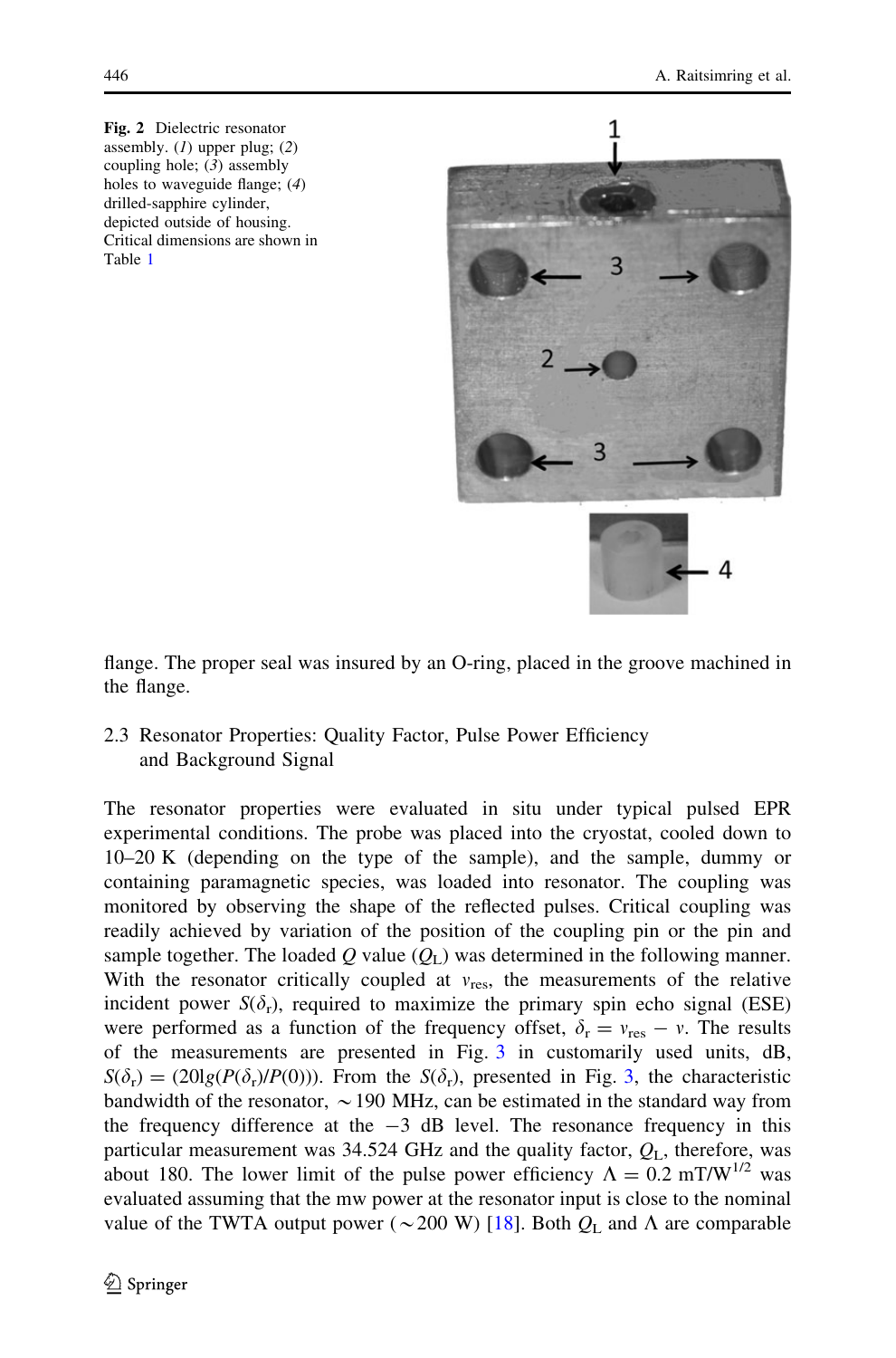<span id="page-6-0"></span>

with the respective parameters observed for those of a LGR [\[14](#page-11-0)] with similar  $d_{\rm SH}$  of 2 mm. For reader's convenience,  $Q_L$ ,  $\Lambda$  and typical sample volume are also presented in Table [1.](#page-3-0)

For dielectric resonators, it is common to have a set of secondary resonances, which can sometimes be used for ''pseudo dual mode'' DEER measurements. This DR is no exception and has secondary resonances around 35–36 GHz, which were utilized for short-distance measurements.

One of typical shortcomings which limited the use of DR in cryogenic applications, at least in earlier years, is the apparent presence of background signal due to paramagnetic ion impurities in sapphire. In our homebuilt  $X$ - and  $K_u$ -band DRs we did observe such background signals, although they were either weak or located outside the range of the magnetic fields of interest, and thus did not interfere with the measurements. In this particular case, to evaluate the background signal, we performed measurements of ESE-detected (primary echo) pulsed EPR spectra in the temperature range  $10-20$  K and field range from 0.8 to 1.5 T (g values range between 3.1 and 1.66) and did not observe any background signal. As a comparison, for a sample which contained  $\sim 0.2$  mM of Mo(V) at normalized acquisition conditions, the S/N was  $\sim$  3  $\times$  10<sup>2</sup>. Such a comparison gives a clear idea about the sapphire purity.

## 2.4 Performance

Two types of experiments were performed to demonstrate the particular intrinsic properties of the DR that are important for substantial improvement in DEER measurements of GdL: ability to accommodate short pulses without distortion and superior pulse power efficiency at lower  $Q$  value. Firstly, we re-examined the problem of short-distance measurements between GdLs. Previously, attempts were made to determine distance distribution function,  $\varphi(r)$ , between Gd(III) in model bis-Gd(III) complexes in which GdLs are attached to flexible ''arms'' which allow various complex configurations for which distances between Gd ions could be somewhere between  $\sim$  5 and  $\sim$  26 Å [[1\]](#page-10-0). In pulsed DEER, only pairs for which a "unit" of dipolar interaction,  $(1 - 3\cos^2\theta) \times \frac{\partial^{\pi}}{\partial x^3}$ , (designations are customary) is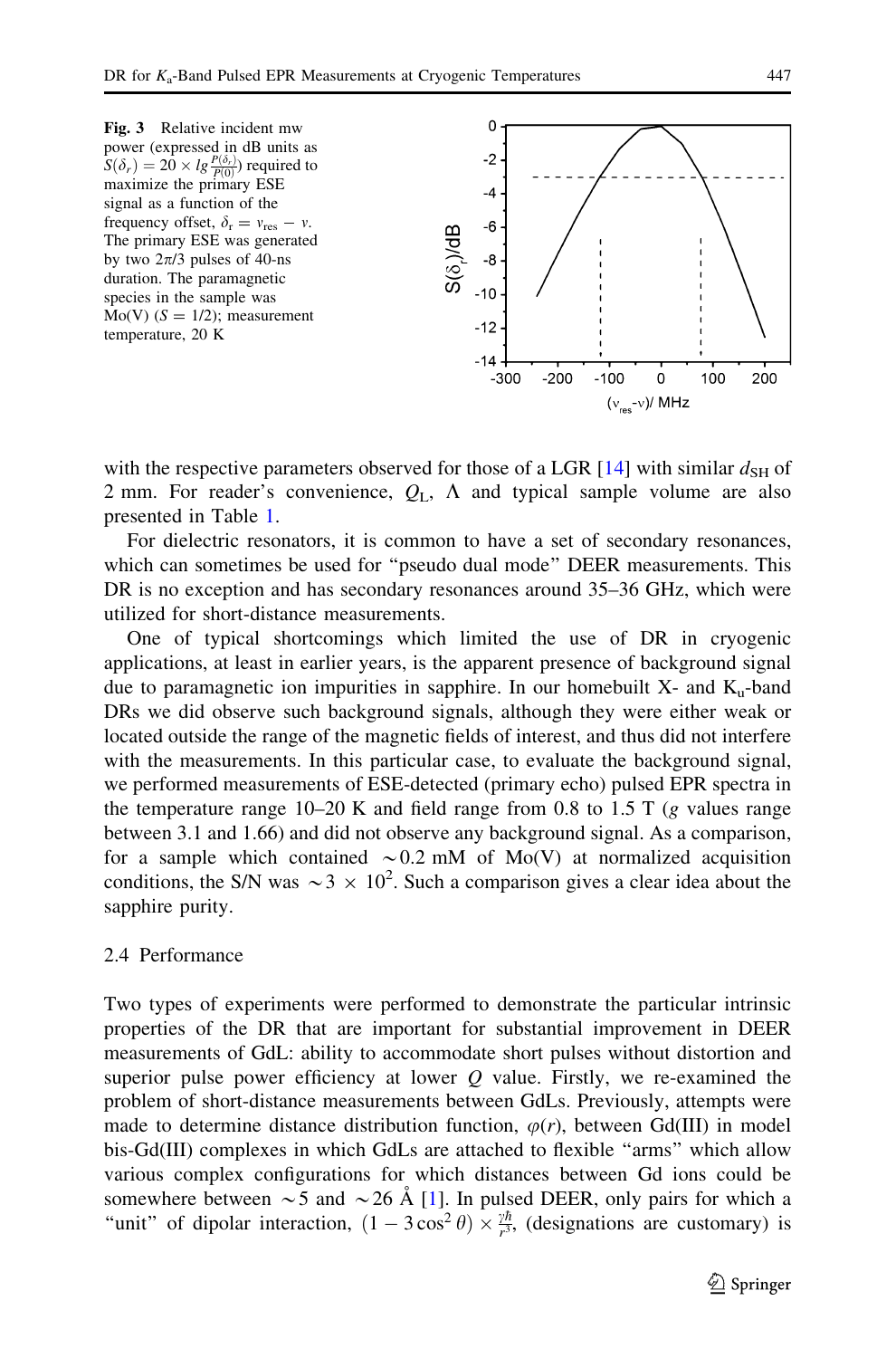comparable or less than the amplitude  $B_1$  of the  $(\pi)$  pumping pulse, participate in forming the DEER time domain pattern (TDP). If the pumping pulse is too long then only a part of  $\varphi(r)$  can be detected. Overly long-observation pulses also distort the DEER TDP and, ultimately, the distance distribution  $\varphi(r)$  estimated from the measurements.

In our previous work [[1\]](#page-10-0), where VR was used, the best achieved pulse parameters were 12 ns for  $(\pi)$  pumping pulse and 30 ns for  $(\pi)$  observation pulse at a frequency separation between pumping and observation frequencies,  $\delta v$ , around 200 MHz. For such an experimental setup, less than 50% of all possible complex configurations were detectable in DEER. In the present work, we repeated the measurements using the DR. To avoid any possible spectral interference between the pumping and observation pulses, the "pseudo dual mode" setup was used: pumping frequency,  $v_n$ , was placed in the center of a well-defined resonance mode ( $v_p = v_{res} = 34.488$  GHz) and  $v_o$ , was placed in the center of one of secondary resonances ( $v_o = v'_{res} = 35.248 \text{ GHz}$ ), which provided a frequency separation,  $\delta y = 760$  MHz. At a pumping ( $\pi$ ) pulse duration of 8 ns and an observation  $(\pi)$  pulse of 15 ns, such a  $\delta v$  exceeded the combined spectral width of the pulses ( $\approx$ 190 MHz) by approximately four times. This was certainly more than enough to avoid overlap of spectral profiles [[2\]](#page-10-0) of the pulses.

The time domain pattern,  $V(t)$ , collected using the DR is presented in trace 2 of Fig. [4](#page-8-0)a. The positions in the EPR spectrum in resonance with  $v_p$  and  $v_o$  are indicated in Fig. [5](#page-8-0). For comparison, trace 1 in Fig. [4](#page-8-0) shows  $V(t)$  collected previously using an SMVR [\[1](#page-10-0)]. A trivial processing described in Ref. [[1\]](#page-10-0) allows one to separate the total  $V(t)$  to the contributions corresponding to the intra-pair and inter-pair dipole interactions:  $V(t)_{ia}$  and  $V(t)_{ir}$ , respectively. As is evident from Fig. [4](#page-8-0)b, the use of the DR results in an impressive ( $\sim$  3.2-fold) increase of the  $V(t)_{ia}$  asymptotic decay and in an improved definition of the initial part of the kinetics which is apparently distorted in previous measurements. The asymptotic intra-pair DEER effect  $(V(t)<sub>ia</sub>)$ at  $t \to \infty$ ) composed of the spin flip probability,  $\lambda$ , and the part of  $\varphi(r)$  involved in the DEER formation [\[1](#page-10-0)]. The  $V(t)_{ia}$  obtained in this work (trace 2 in Fig. [4](#page-8-0)b) was analyzed in the same manner as in [\[1](#page-10-0), [2](#page-10-0)] to obtain  $\varphi(r)$ . From this analysis, we found that practically all of the possible distances between GdL (90–100%) contribute to this TDP, as compared with 40–50% evaluated from trace 1. Finally, the distance distribution function,  $\varphi(r)$ , obtained from processing TDP (trace 2 of Fig. [4](#page-8-0)b) obtained in this work by means of DEER Analysis [[19\]](#page-11-0) is presented in Fig. [6.](#page-9-0) For the sake of comparison,  $\varphi(r)$  found in previous work [\[1](#page-10-0)] is also presented in Fig. [6.](#page-9-0)

Secondly, to evaluate benefits of using the DR in long-distance DEER measurements, we repeated the recently reported pulsed-DEER experiments [\[2](#page-10-0)] for double stranded Gd(III)-labeled oligonucleotides, in which distances between labels were in the range 50–70 A. While the objectives in short- and long-distance measurements are generally the same, the emphasis in the latter is on sensitivity rather than on shorter pulse duration and the lack of spectral overlap of pumping and observation profiles. Therefore, in contrast to the short-distance measurements, both  $v<sub>o</sub>$  and  $v<sub>p</sub>$  are accommodated within a single resonance mode. In our previous work [\[2](#page-10-0)], where an SMVR was used, the best DEER pattern (trace 1 in Fig. [7a](#page-9-0)) was obtained with a 15 ns ( $\pi$ ) pumping and 20 ns ( $\pi$ /2) observation pulses, and  $\delta v = |v_p|$  $- v_0$  ~ 120 MHz. The parameters achieved in this work are: 10 ns ( $\pi$ ) pumping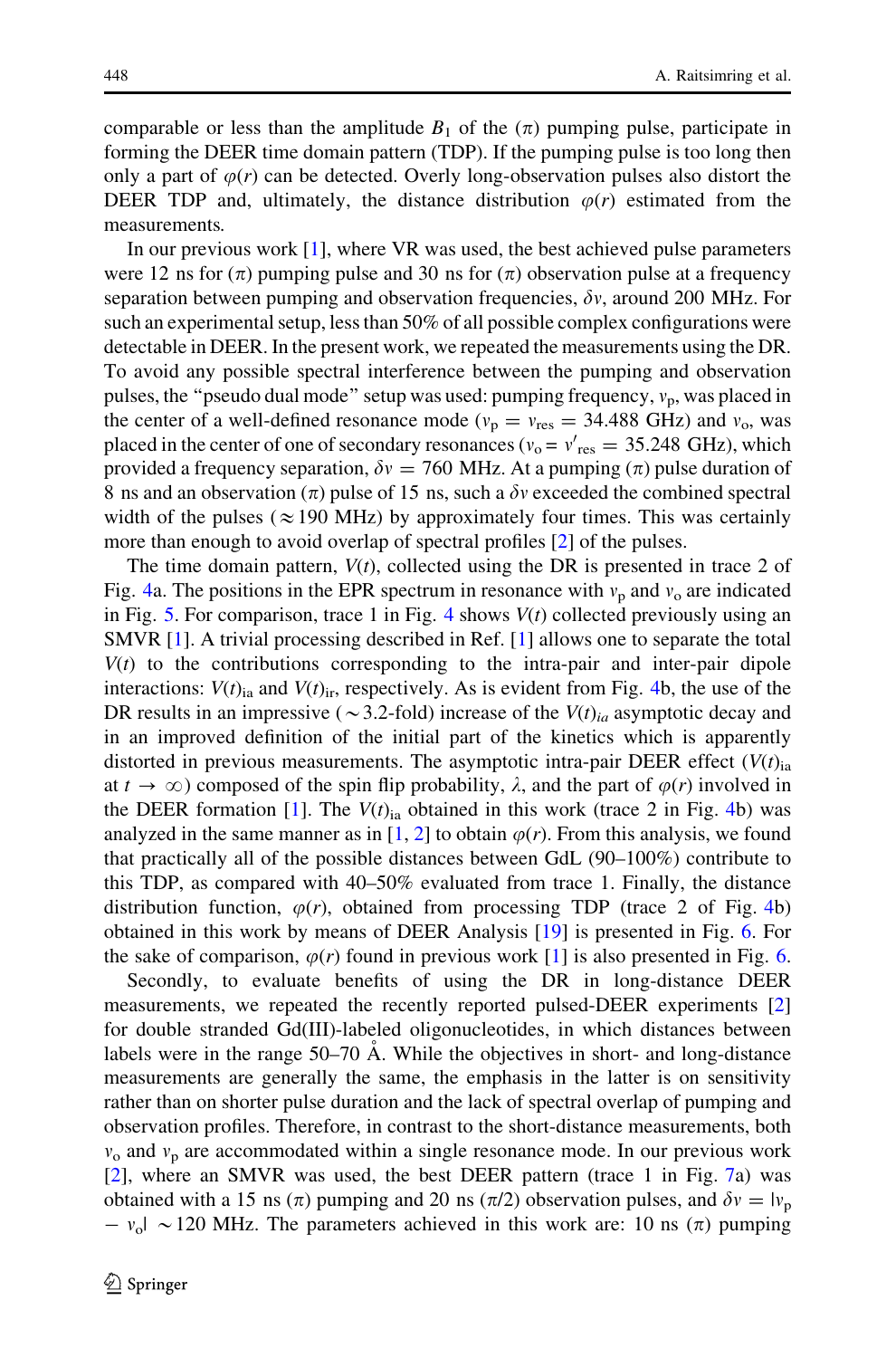<span id="page-8-0"></span>

**Fig. 4** a Normalized DEER time domain patterns,  $\ln V(t)$ , of bis-Gd(III) complex C2-Gd595 described in [[1\]](#page-10-0). Traces (1) and (2) were collected in previous [\[1](#page-10-0)] and present work, respectively. Pumping pulse in both experiments was applied to the maximum for the  $-1/2 \leftrightarrow 1/2$  transition, as shown in Fig. 5. Measurements conditions for trace 1:  $t_p = 12$  ns ( $\pi$ ),  $t_o = 30$  ns ( $\pi$ ),  $v_p = 29.964$  GHz,  $v_o = 29.764$  GHz ( $\delta v = 200$ MHz), temperature, 15 K, complex concentration, 0.5 mM. Measurements conditions for trace 2:  $t_p = 8$  ns  $(\pi)$ ,  $t_0 = 15$  ns  $(\pi)$ ,  $v_p = 34.488$  GHz,  $v_o = 35.248$  GHz ( $\delta v = 760$  MHz), temperature, 10 K, complex concentration, 0.25 mM. b Inter-pair DEER kinetics,  $V(t)_{ia}$ s, extracted from  $V(t)$ s of panel a. The asymptotic DEER effects in traces 1 and 2 are equalized by applying a scaling factor of 3.2 to trace 1. The increase of the asymptotic decay in trace 2 (as compared with trace  $I$ ) is caused by the higher spin flip probability,  $\lambda$ , and an increase in the relative amount of complex configurations, p, contributing to DEER



and 17 ns ( $\pi$ ) observation pulses, and  $\delta v \sim 180$  MHz. In the rigorous sense, such a frequency separation was not enough to completely avoid overlap of observation and pumping spectral profiles, nevertheless it was the optimal setting for this particular experiment to obtain the best signal-to-noise (S/N) ratio in the time domain pattern at a given acquisition time. The TDP, collected in this work are presented together with earlier results [[2\]](#page-10-0) in Fig. [7.](#page-9-0)

It is evident from Fig. [7](#page-9-0)a that the asymptotic intra-pair decay for trace collected in the DR is about twice larger than that obtained in previous measurements, which is expected due to the increased spin flip probability. For the direct comparison,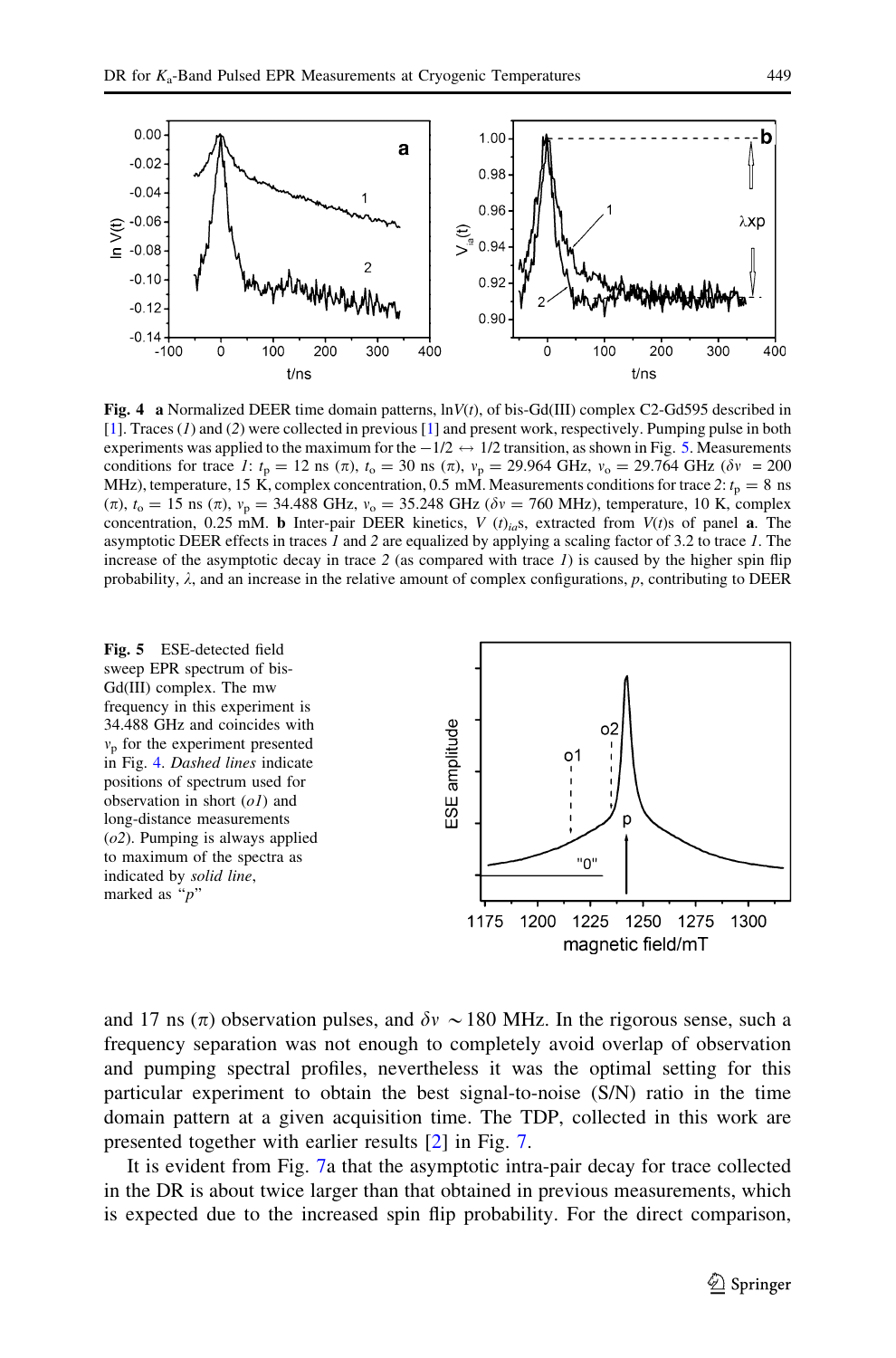<span id="page-9-0"></span>

Fig. 6 Traces (1) and (2): distance distribution functions,  $\varphi(r)$ 's between two Gd(III) ions in bis-Gd(III) complex, C2-Gd595. The  $\varphi(r)$  (1) was derived in previous work [\[1](#page-10-0)] (see Fig. 7 of ref [1]). The  $\varphi(r)$  (2) was derived by processing  $V(t)_{ia}$ , trace 2 of Fig. [4](#page-8-0)b, obtained in this work. The DEERAnalysys, Gaussian fit option [\[19](#page-11-0)], was used for this processing. The  $\varphi(r)$ 's (1) and (2) are normalized to 0.4 and unity, respectively, in accordance with relative number of complex configurations observable by DEER



Fig. 7 a Normalized DEER time domain patterns,  $V(t)$ , of double stranded Gd(III)-labeled oligonucleotides. Traces 1 and 2 were collected in previous [[2\]](#page-10-0) and present work, respectively. Position of EPR spectrum used for observation is marked as  $(o2)$  in Fig. [5](#page-8-0); pumping applied to maximum of the EPR spectrum marked as "p". Experimental conditions for trace 1: Gd(III) concentration, 80  $\mu$ m; observation  $(\pi/2)$  pulse, 20 ns; pumping  $(\pi)$  pulse, 15 ns; temperature, 10 K;  $v_p$ , 29.98 GHz;  $v_p$ , 29.86 GHz; repetition rate, 2 kHz; time of acquisition, 60 min. Experimental conditions for trace 2: pumping  $\pi$ -pulse, 10 ns; observation pulses: 8 ns( $\pi/2$ ), 17 ns( $\pi$ ), 17 ns( $\pi$ ); temperature, 10 K;  $v_0 = 34.620 \text{ GHz } v_p = 34.440 \text{ GHz } (\delta v = 180 \text{ MHz})$ , Gd(III) concentration, 60 µM; repetition rate, 1 kHz, acquisition time: 40 min. **b** Intra-pair DEER kinetics,  $V(t)_{io}$ s, extracted from experimental TDPs shown in panel  $\bf{a}$ . The asymptotic DEER effects in traces 1 and 2 are equalized by applying a scaling factor of 2 to trace 1

 $V(t)_{ia}$  were extracted from the total TDPs and their asymptotic amplitudes were adjusted to the same value as presented in Fig. 7b. The magnitude of the noise level in the TDP, obtained with the DR is about 1.5 times less than that for the VR. (The m die 1Dr, obtained with the DR is about 1.5 thies less than that for the VK. (The magnitude of the noise level was evaluated as  $\left(\sum \sqrt{(S - S')^2}\right) / N$  where S is the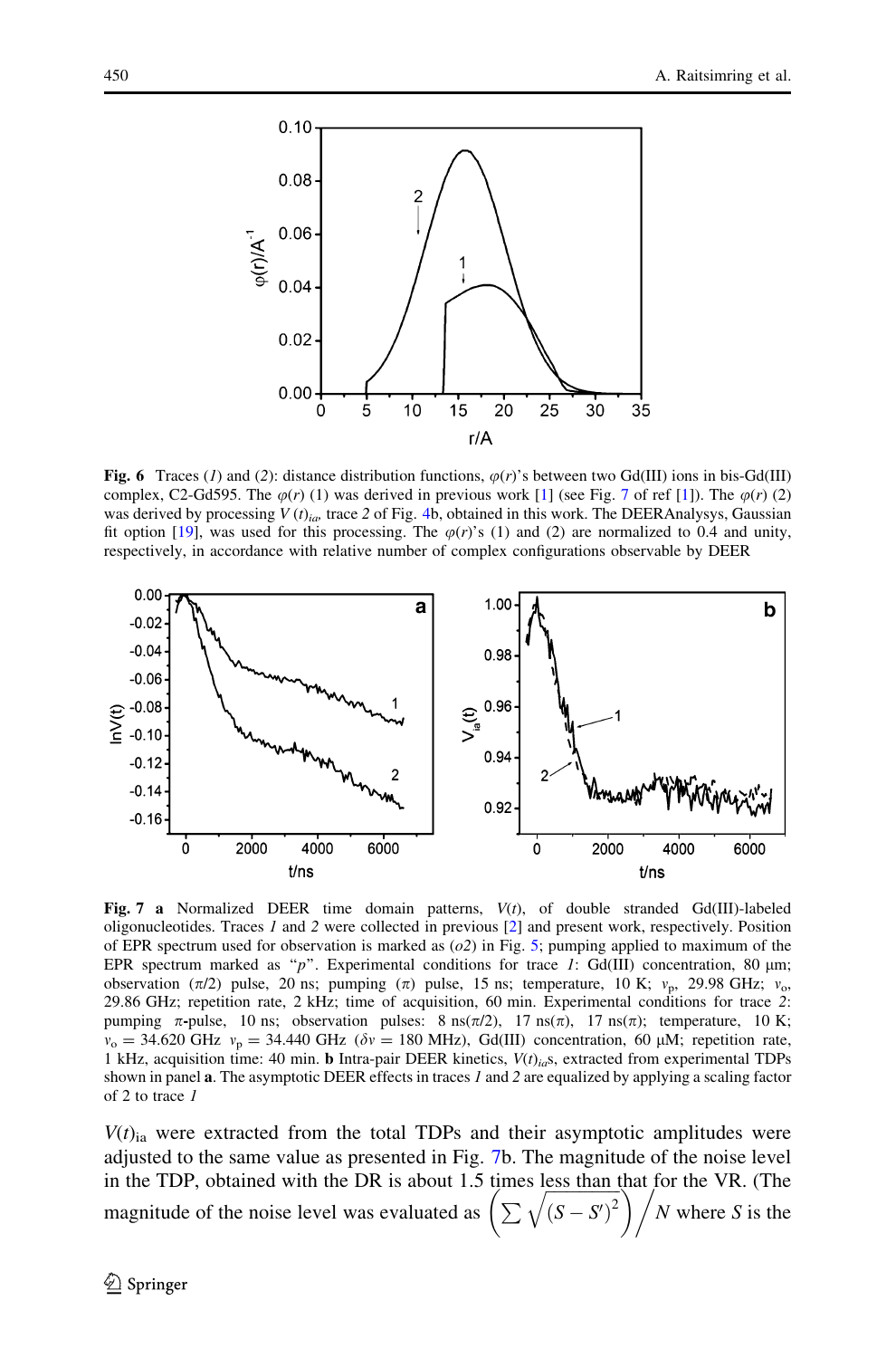<span id="page-10-0"></span>DEER trace,  $S'$  is the low-order spline which reproduces the shape of the trace, and  $N$  is the number of steps over the time interval in which the signal was collected). Taking into account all other factors such as the difference in concentration, repetition rate and accumulation time, the approximate S/N gain due to use of the DR is estimated as 300%, even though the volume of the sample was decreased by a factor of about 4. Thus, the use of the DR in  $K_a$ -band DEER measurements has allowed us to fully realize the potential advantages offered by GdLs both in the short- and long-distance measurements. In short-distance measurements, the ability of the DR to accommodate short-mw pulses without spectral overlap shifts shortdistance threshold of the measurable distances down to  $\sim$  8–9 Å. For long-distance measurements, the improved S/N enables simple and routine distance measurements of up to 60  $\AA$ , while significantly longer distances of up to 80–90  $\AA$  can still be measured in a reasonable time.

## 3 Conclusion

In this work we implemented and tested a simple, inexpensive  $K_a$ -band pulsed EPR probe that incorporates a dielectric resonator and operates at cryogenic temperatures in standard cryogenic equipment. Although the primary goal was to realize the potentials of Gd-based labels in distance measurements, the use of this probe is certainly not limited by this single application. The DR is well suited to any applications requiring large  $B_1$ -fields and resonator bandwidths, such as electron spin echo envelope modulation spectroscopy of nuclei having low magnetic moments and strong hyperfine interactions, double quantum coherence (DQC) dipolar spectroscopy etc., as was recently demonstrated in the application of a similar probe based on an LGR [\[14](#page-11-0)].

Acknowledgments This research was supported by the Binational Science Foundation (USA-Israel, BSF#2006179), NIH 1R01 EB005866-01, 5R01EB00586-6 and S10RR020959, NSF DBI-0139459, DBI-9604939 and BIR-922443. A.R. is grateful to I. Kaminker and Drs. A. Feintuch and D. Goldfarb of the Weizmann Institute of Science for stimulating discussions. A.R. acknowledges a fine job on the manufacturing and assembly of the probe parts by Mr. L. Macomber and Mr. E. Autz of the Department of Chemistry and Biochemistry machine shop.

## References

- 1. A. Potapov, Y. Song, T.J. Meade, D. Goldfarb, A.V. Astashkin, A. Raitsimring, J. Magn. Reson. 205, 38 (2010)
- 2. Y. Song, T.J. Meade, A.V. Astashkin, E.L. Klein, J.H. Enemark, A. Raitsimring, J. Magn. Reson. 210, 59 (2011)
- 3. A.V. Astashkin, J.H. Enemark, A.M. Raitsimring, Concepts Magn. Reson. B 29B, 125 (2006)
- 4. C.P. Poole, Electron Spin Resonance. A Comprehensive Treatise on Experimental Techniques (Wiley, New York, 1983)
- 5. W. Froncisz, T. Oles, J. Hyde, Rev. Sci. Instrum. 57, 1095 (1986)
- 6. R. Wood, W. Froncisz, J. Hyde, J. Magn. Reson. 58, 243 (1984)
- 7. S. Pfenninger, J. Forrer, A. Schweiger, T. Weiland, Rev. Sci. Instrum. 59, 752 (1988)
- 8. J. Forrer, S. Pfenninger, A. Schweiger, Th. Weiland, Magn. Reson. Relat. Phenom. 219, 919 (1989)